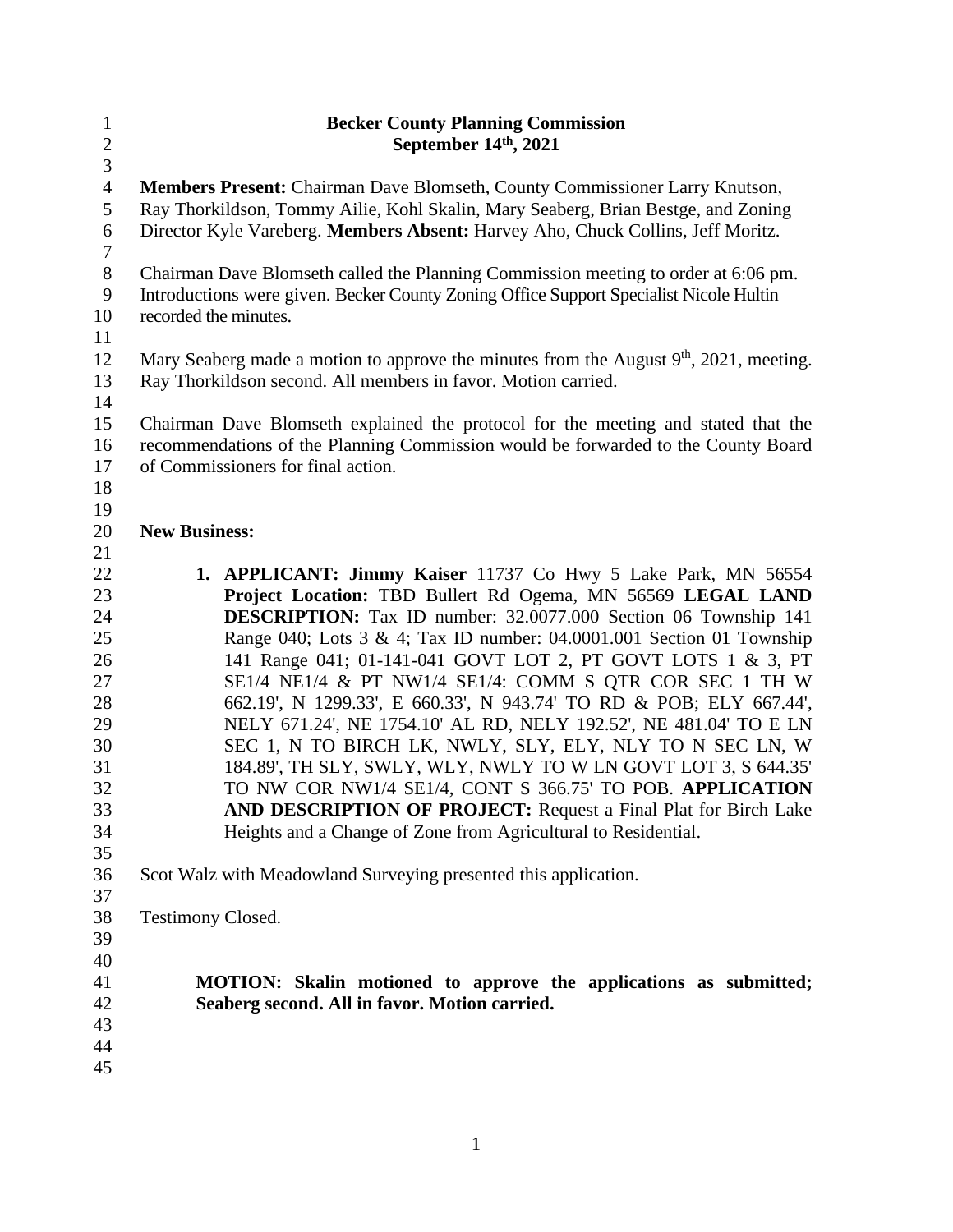**2. APPLICANT: Mark Rasmussen** 11659 US Hwy 10 Lake Park, MN 56554 **Project Location:** TBD County Hwy 11 Audubon, MN 56511 **LEGAL LAND DESCRIPTION:** Tax ID number: 17.0173.001 Section 17 Township 138 Range 042; 17-138-42 PT S1/2 NE1/4: COMM NW COR SW1/4 NE1/4, S 736.65' TO POB; S 560.69', E 2621.64', N 633.88', NW 572.95', W 1496.7', W 340.88', W 611.88' TO POB. TRACT D. **APPLICATION AND DESCRIPTION OF PROJECT:** Request a Preliminary Plat for Raz Estates. Scot Walz with Meadowland Surveying presented this application. Savanna Sederquist read a letter on behalf of her husband, Dan Sederquist: Hello all in attendance.. I want to thank you for allowing me to submit this letter and have it read at the hearing concerning this proposed project. I am going to try my best and keep this short and to the point. To say the least, when I received the notification letter of this hearing as well as the proposal of the development my heart sank through the floor. My wife and I have worked hard to build our old farmstead back up, which sat abandoned for over thirty years. It has become a dream home for us, and our kids.. Having the opportunity to enjoy country life while having the chance to teach my kids the simplicity of life through our garden, hiking in the woods, our livestock and chickens, and hunting.. My family and I have come to love and enjoy living in this area and Becker county. It provided us with the things that we wanted most. The beauty of lakes country, a small town feel with a big city atmosphere , and most of all, our space.. Like my grandpa always said, enjoy the space you have, and preserve the land you own because they aren't making any more of 74 it.. Becker county has been a county which has taken pride in this. In my six years or so of living here I have noticed a concerning trend in Bekcer county, specifically in lakes country that is alarming. The first is that more and more swaths of large acreage is being bought up by people who do not reside in the county, some not even in the state, the other thing is the quick nature at which platts like this are popping up in the countryside by people that do not live around here full time. I understand that this area relies heavily on summer lake traffic and "The 84 lake people" as many locals may refer to them. I understand that homes being built bring in money and rapid growth can have great benefits economically. But I urge you today to seriously consider the concerns of 87 the people who have called these areas home for 6 years or maybe 100 years. We exist, and our concerns matter. We came here to escape the developments, to enjoy the beauty of this county and surrounding area. These developments do affect us.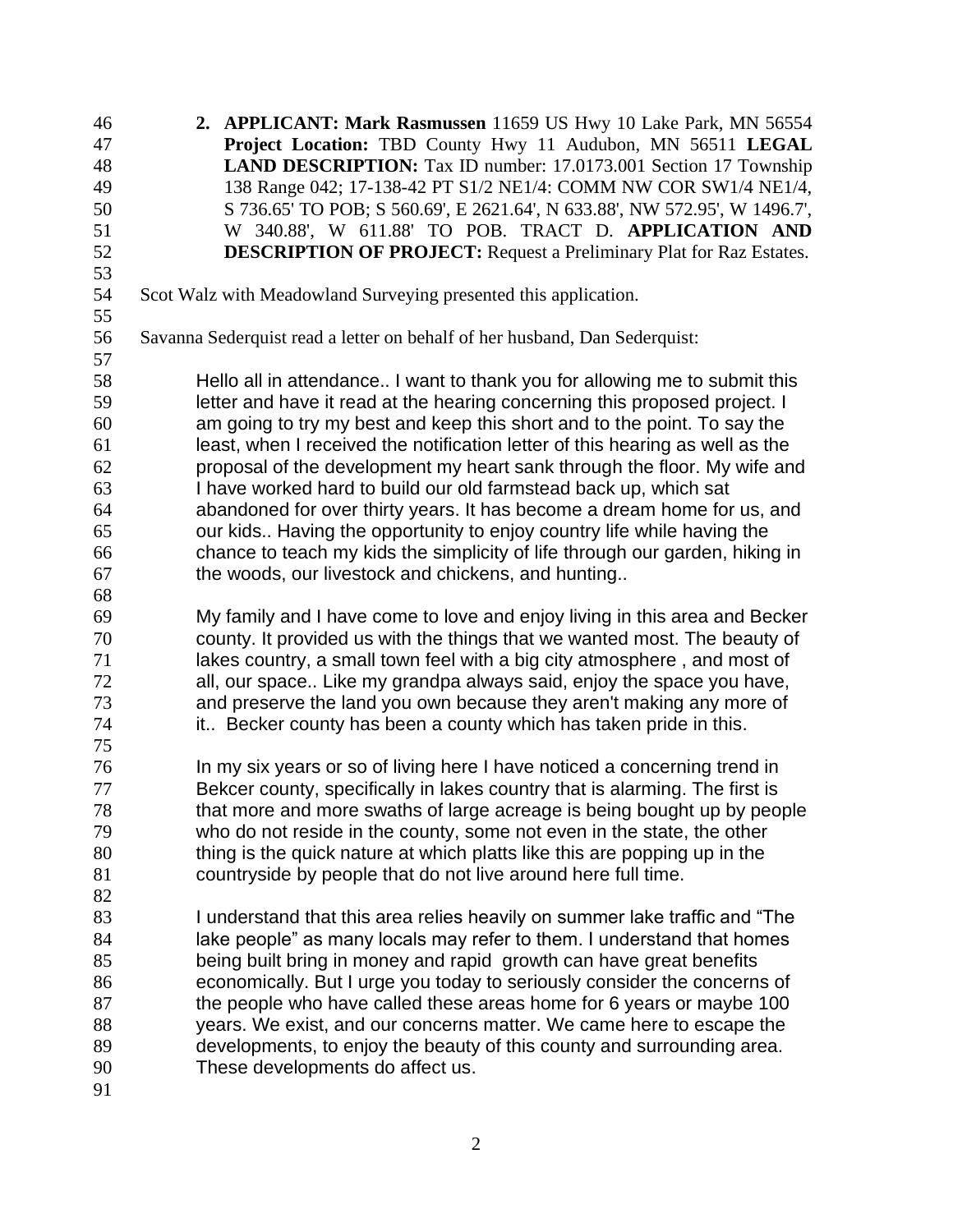A personal example, one of the mainstay reasons for our purchase of our property was to be able to continue our family tradition of hunting after my grandparents moved out there house. With This proposed platting, I would virtually lose my right to do this given the proximity of a new home to my property.

 The safety of the roads has deteriorated fast as development grows. Raz Estates in particular would be on one of the most dangerous spots on HW 11 given it is at the top of a banking hill, and most weekend traffic is going well over the speed limit. Just last week a white ford and red corvette drag raced on the straight away, and this is a common occurrence. My family has already lost a dog to a truck pulling a large boat, who was going way 104 too fast around that turn. Now we want to add 17 homes with one entry point onto this strip?

107 If I had a dollar for every comment I have heard from visitors about how 108 this place could be so wonderful if it wasn't for all the storage shed going up I would have paid off my mortgage. We are quickly becoming the sandbox for city people and out of county residents who feel the need to 111 build big and store more. Since they do not live here it does not seem to concern them when a shed or house is built in someone's back yard, essentially tanking their property value unless they sell to another developer who wants to put more storage sites up.. 

 We as year round citizens are stuck in the middle and we plea for you to consider this when allocating these permits.. I am glad that we live in a country where you have the freedom to build and do with your property what you wish, I am also glad that our country has safeguards to protect 120 those who may be affected by the decisions of others, whether its aesthetic, environmental, or whatever the case may be. I have contacted my surrounding neighbors and the overwhelming majority are unhappy and not pleased with this proposed project. There is almost no one who would want this approved that actually lives here. I ask you today to listen to those who live in the area, participate in this area, and contribute to this area over those who plan on developing and leaving, or want to make a 127 buck off of our quickly shrinking open spaces with no regard to those who call it home. It may sound crazy to say that all this beautiful space we have is dwindling, but keep in mind that once something is built, it is almost impossible to get rid of. I ask you to look beyond the economic benefits and see what could be forever lost as well as the real people, and 132 their dreams that are affected by this.. Thank you for your time and consideration.

- Dan Sederquist, Resident of Becker County
-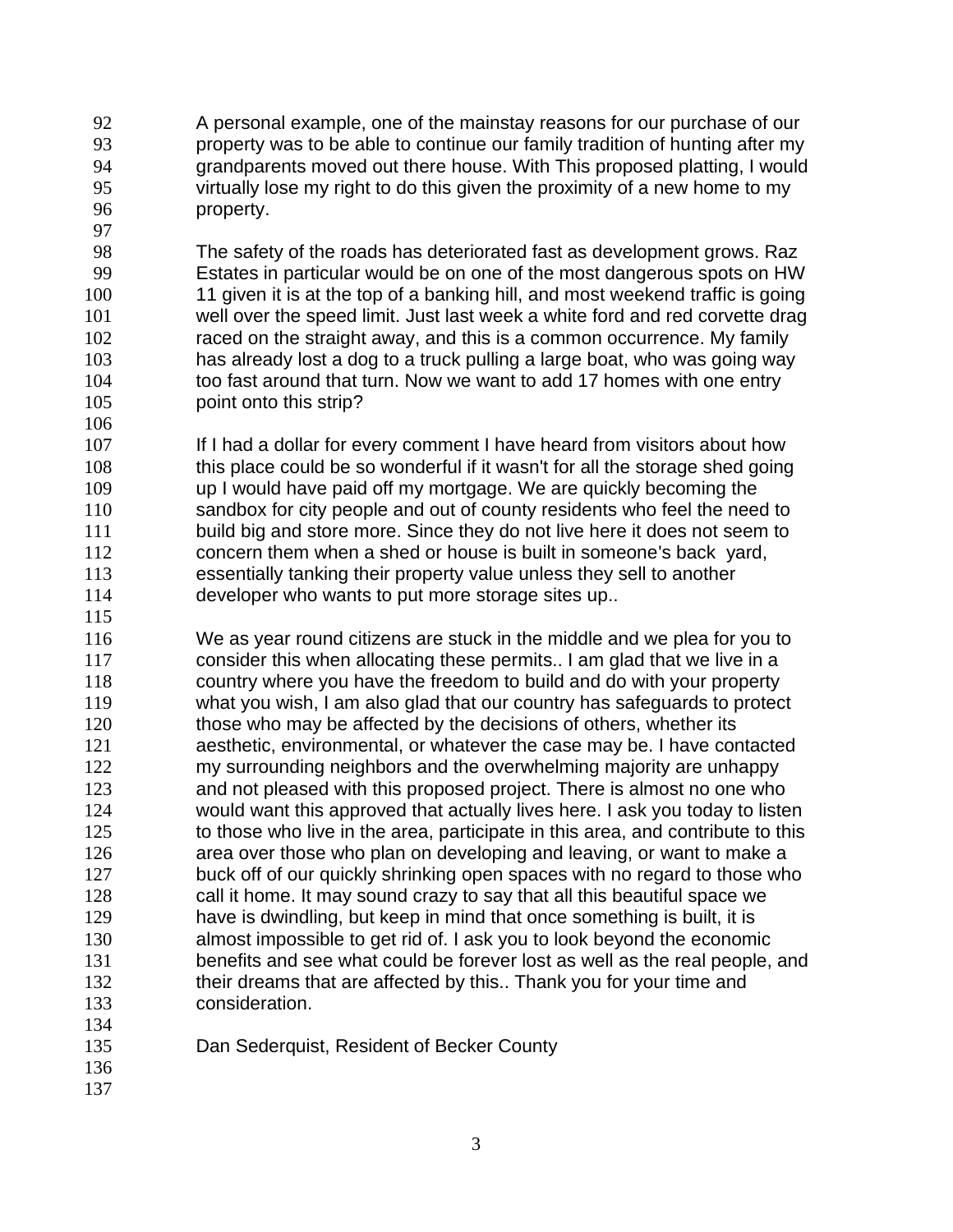- Grant Thompson shared his concerns regarding traffic safety.
- Justin Wuollet also shared concerns about road safety.
- Testimony Closed
- Seaberg asked Walz if the County Engineer had any input on road safety.
- Walz said the Engineer didn't have any issues with the location of the road but wants the approach to the south removed if the road is created.
- 

 All written testimony regarding this application was received by the Planning Commission Members before the hearing, so Vareberg read into record the names of those who submitted testimony:

- 
- Justin and Christina Wuollet
- Gary Dorff
- Dave and Pam Cameron
- John Buschette
- Rachel and Jeremy Hofstrand
- Jeff and Lori Kenney
- Grant Thompson
- Dan and Savannah Sederquist
- 
- Copies of the testimonies will be kept on file in the Becker County Planning and Zoning office.
- 
- Skalin commented that the request meets the rules of the Becker County Ordinance.
- 

 

- **MOTION: Skalin motioned to approve; Thorkildson second. Roll Call. All in favor. Motion carried.**
- **3. APPLICANT: Lakeside Estates LLC** 415 38<sup>th</sup> St SW Suite E Fargo, ND 58103 **Project Location:** Grandview Lane Section 15, Cormorant Township **LEGAL LAND DESCRIPTION:** Tax ID number: 06.0757.501 Section 15 Township 138 Range 043; GRAND VIEW ESTS OF NELSON LAKE Block 001 LOT 1 LESS CIC NO 42 & FIRST SUPPLEMENT AKA 14.66 ACRES & LESS SECOND SUPPLEMENT AKA 13.53 AC. **APPLICATION AND DESCRIPTION OF PROJECT:** Request a revision to Grandview Estates of Nelson Lake Common Interest Community Number 42.
- - Vareberg shared some background regarding this application and previous revisions.
	- Scot Walz with Meadowland Surveying presented this application.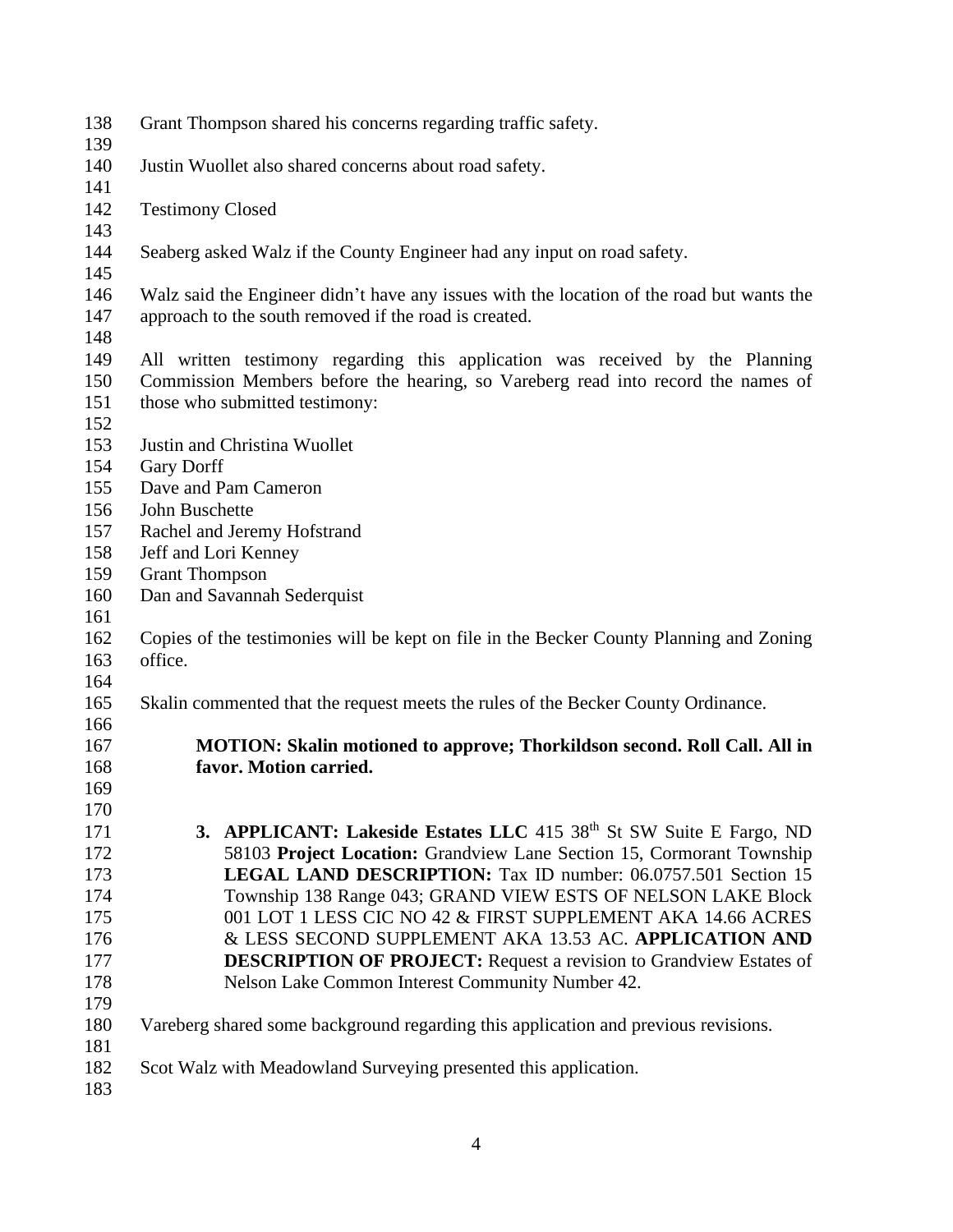- Walz stated that the density has not changed, but the configuration has.
- 

 Randy Monson spoke on behalf of a group of neighbors. Monson stated they oppose breaking up the condos into four (4) individual units. Monson also shared concerns about how this would create the potential for an additional four (4) septic systems, and the environmental impact of doing that.

- 
- Duane Olson said that he thinks the lots are too small for residential houses. He also shared his concerns about additional septic systems.
- 
- Bob Bakkum spoke and expressed his concerns for the potential of additional septic systems.
- Brian Solum, a Principle of Lakeside Estates shared his intentions for the future units.
- Bestge asked if someone could buy multiple lots and build one house across the two.
- 

- 201 Solum stated yes, that is an option.
- 

- Herman Weiss asked who all in the development has access to the lake.
- Walz said the lakeshore is common interest and was previously approved for fourteen (14) dock slips.
- 
- Wayne Stevenson spoke and shared his concerns that these changes may depreciate their property.
- 
- Paul Iverson shared his concerns about aesthetics not being met.
- 
- Blomseth reminded everyone that the county does not enforce association rules.
- 

 One letter of testimony was received regarding this application. The Planning Commission members had an opportunity to read the letter before the hearing, so it was not read into record, but it was noted into the record that testimony for the below letter was received and read.

219<br>220

220 We, the undersigned, are owners in the Grandview Estates development on Nelson Lake. When<br>221 we purchased our property we were told by the developers that all of the remaining property we purchased our property we were told by the developers that all of the remaining property 222 would be built out the same as the current two buildings. Section 16.1E of our amended<br>223 declarations state that buildings would be compatible with the other units, in size and pr 223 declarations state that buildings would be compatible with the other units, in size and principal 224 materials.

226 (Section 16.1E "Any Units, including other structures, created upon the Additional Real Estate,<br>227 when and if added. shall be compatible with the other Units and structures which are part of the 227 when and if added, shall be compatible with the other Units and structures which are part of the<br>228 Property in terms of architectural style, quality of construction, principal materials employed in Property in terms of architectural style, quality of construction, principal materials employed in 229 construction and size, subject (i) to any changes required by governmental authorities or lenders<br>230 and (ii) to any interior and minor exterior changes made by Declarant to meet changes in the 230 and (ii) to any interior and minor exterior changes made by Declarant to meet changes in the 231 market.)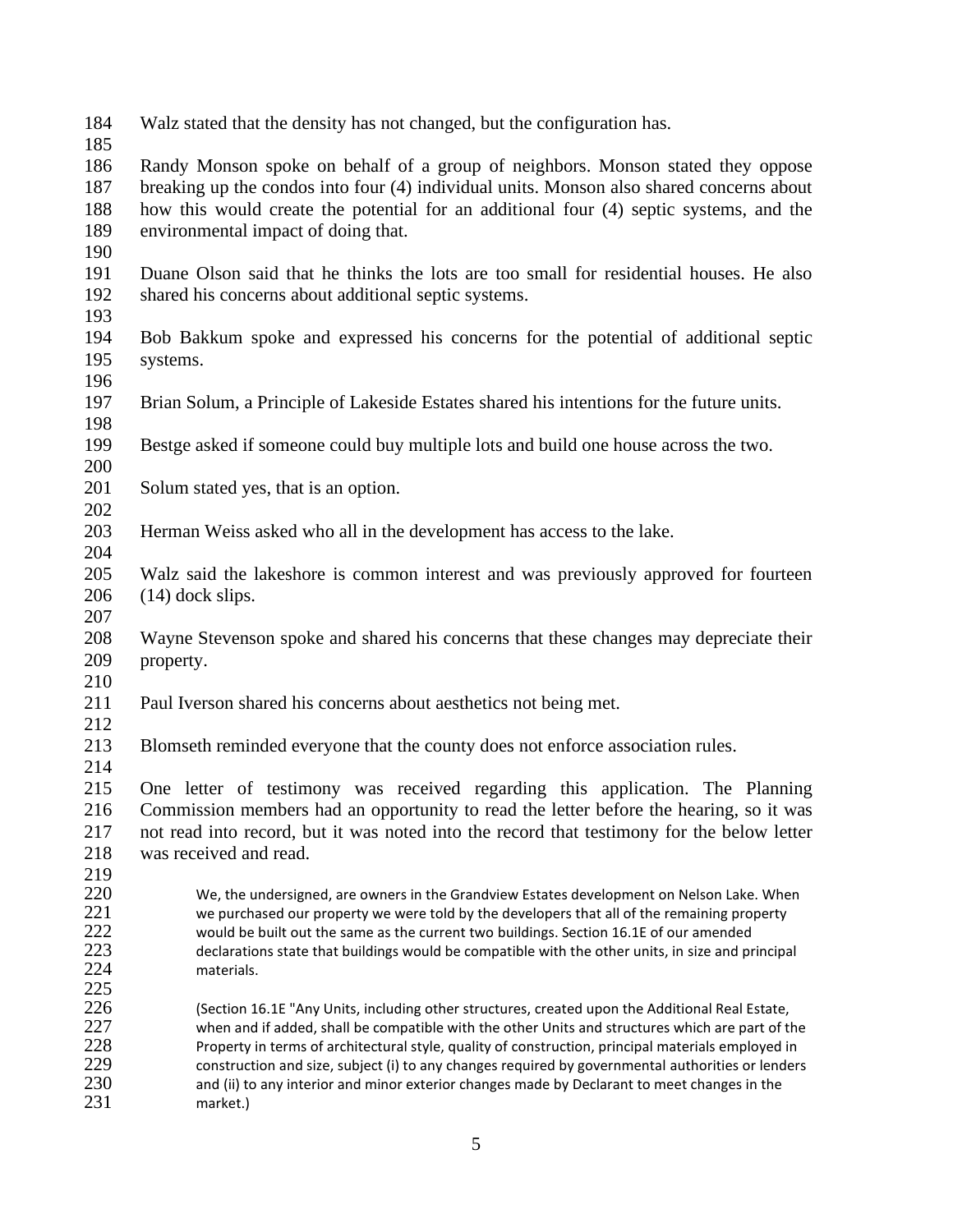| 232 |                                                                                                      |  |  |
|-----|------------------------------------------------------------------------------------------------------|--|--|
| 233 | Approval of this new plat is part of a plan to change a four plex to four individual units on the NE |  |  |
| 234 | end of the property. This                                                                            |  |  |
| 235 | would be in the area to the East of current buildings, visible from the lake. We feel there is no    |  |  |
| 236 | possible way there is space to meet the community requirements. Four lots would require              |  |  |
| 237 | individual wells and septic systems. We have great concern about what the environmental              |  |  |
| 238 | impact of that would be.                                                                             |  |  |
| 239 |                                                                                                      |  |  |
| 240 | A planned development is to be exactly that. Planned with fore site, sold to buyers who expect to    |  |  |
| 241 | get what they paid for, and developed according to those specifications.                             |  |  |
| 242 |                                                                                                      |  |  |
| 243 | We request this part of the requested change be denied.                                              |  |  |
| 244 |                                                                                                      |  |  |
| 245 | Wayne & Arlis Stevenson                                                                              |  |  |
| 246 | Bob & Georgia Bakkum                                                                                 |  |  |
| 247 | Deb Magnuson                                                                                         |  |  |
| 248 | <b>Shirley Carley</b>                                                                                |  |  |
| 249 | Paul & Evie Iverson                                                                                  |  |  |
| 250 | Randy & Lynn Monson                                                                                  |  |  |
| 251 | Gary & Diane Johnson                                                                                 |  |  |
| 252 |                                                                                                      |  |  |
| 253 | Testimony closed.                                                                                    |  |  |
| 254 |                                                                                                      |  |  |
|     |                                                                                                      |  |  |
| 255 | Skalin asked if there is a community dock and if it is easily accessible.                            |  |  |
| 256 |                                                                                                      |  |  |
| 257 | Seaberg asked for more of a more specific wording for what is being requested.                       |  |  |
| 258 |                                                                                                      |  |  |
| 259 | Walz said the request is for the proposed condos to no longer be condos, but instead four            |  |  |
| 260 | (4) individual units.                                                                                |  |  |
| 261 |                                                                                                      |  |  |
| 262 |                                                                                                      |  |  |
| 263 | MOTION: Seaberg motioned to approve the revision; Skalin second. Roll                                |  |  |
|     |                                                                                                      |  |  |
| 264 | Call. All in favor. Motion carried.                                                                  |  |  |
| 265 |                                                                                                      |  |  |
| 266 |                                                                                                      |  |  |
| 267 |                                                                                                      |  |  |
| 268 | 4. APPLICANT: Leigh Stennes 55566 Hwy 34 Osage, MN 56570 Project                                     |  |  |
| 269 | Location: 55566 St Hwy 34 Osage, MN 56570 LEGAL LAND                                                 |  |  |
| 270 | <b>DESCRIPTION:</b> Tax ID number: 21.0223.000 Section 21 Township 140                               |  |  |
|     |                                                                                                      |  |  |
| 271 | Range 036; PT W1/2 OF SE1/4: COMM CTR LN ST HWY #34 TH NLY                                           |  |  |
| 272 | 575', TH ELY 225' TO POB;CONT ELY 280', SLY 110', ELY 125', TH SLY                                   |  |  |
| 273 | 465' TO CTR LN ST HWY #34, TH WLY TO A POINT 225' ELY OF                                             |  |  |
| 274 | INTERSEC HWY #34 & W LN W1/2 OF SE1/4, TH NLY 575' TO POB                                            |  |  |
| 275 | APPLICATION AND DESCRIPTION OF PROJECT: Request a                                                    |  |  |
| 276 | Conditional Use Permit to operate a retail shop.                                                     |  |  |
| 277 |                                                                                                      |  |  |
|     |                                                                                                      |  |  |
| 278 | Richard Stennes, the owner's son, presented the application.                                         |  |  |
| 279 |                                                                                                      |  |  |
| 280 | Testimony closed.                                                                                    |  |  |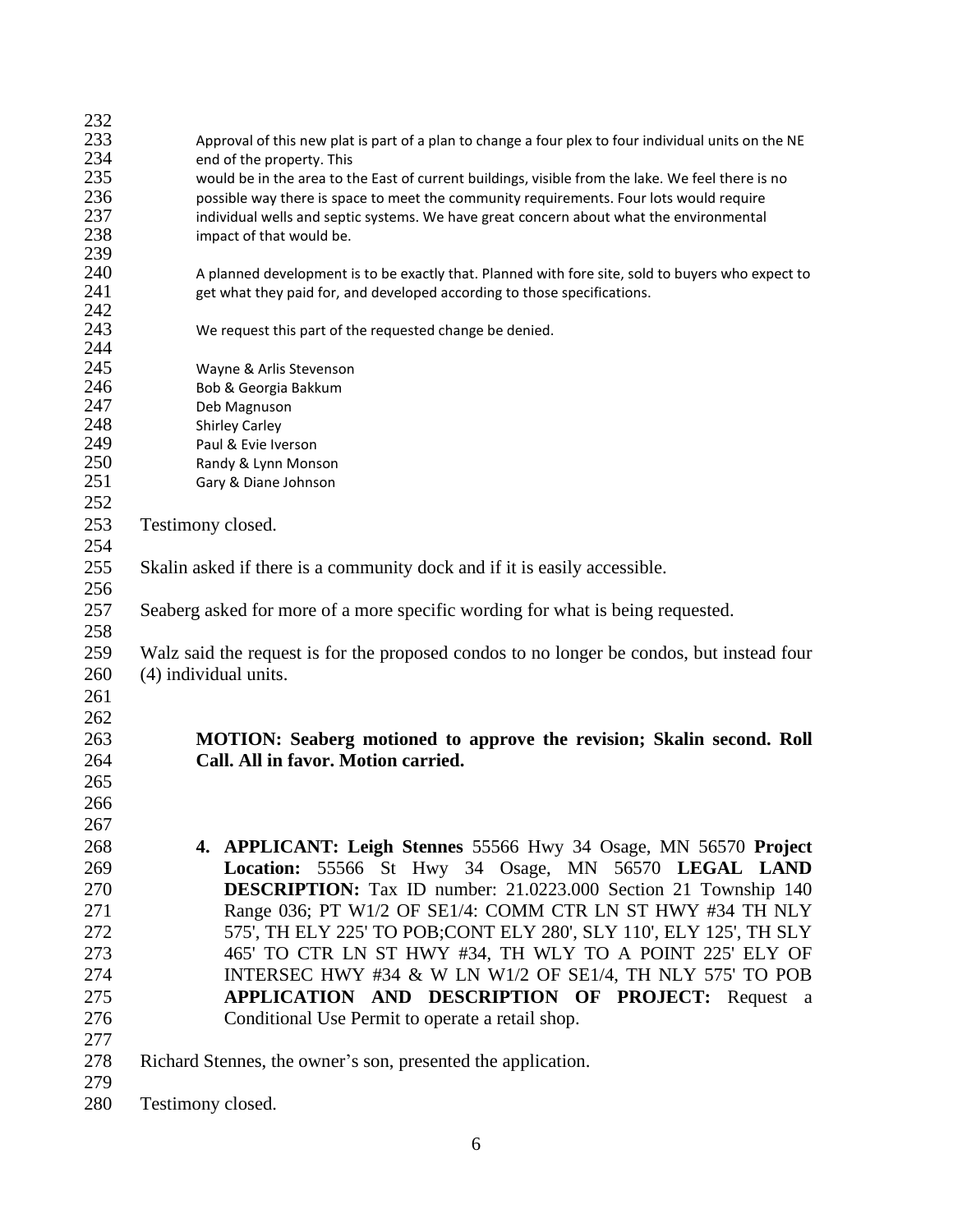| 281 |                                                                                        |  |
|-----|----------------------------------------------------------------------------------------|--|
| 282 | <b>MOTION:</b> Skalin motioned to approve the application as submitted; Ailie          |  |
| 283 | second. Roll Call. All in favor. Motion carried.                                       |  |
| 284 |                                                                                        |  |
| 285 |                                                                                        |  |
| 286 |                                                                                        |  |
| 287 | 5. APPLICANT: William C Lymburner & Loriann M Lymburner 53641                          |  |
| 288 | Grant St Osage, MN 56570 Project Location: 53641 Grant St Osage, MN                    |  |
| 289 | 56570 LEGAL LAND DESCRIPTION: Tax ID number: 21.0393.000                               |  |
| 290 | Section 07 Township 140 Range 036; MIKE'S ACRES 140 36 Block 001                       |  |
| 291 | LOT 3 APPLICATION AND DESCRIPTION OF PROJECT: Request a                                |  |
| 292 | Conditional Use Permit for retaining walls.                                            |  |
| 293 |                                                                                        |  |
| 294 | Shannon Henrickson with Touch of Eden Landscaping presented the application.           |  |
| 295 |                                                                                        |  |
| 296 | Testimony closed.                                                                      |  |
| 297 |                                                                                        |  |
| 298 | Two (2) letters of testimony in favor of the application were received and read by the |  |
| 299 | Planning Commission members before the hearing.                                        |  |
| 300 |                                                                                        |  |
| 301 |                                                                                        |  |
| 302 | Letters of testimony will be kept on record in the Becker County Planning and Zoning   |  |
| 303 | office.                                                                                |  |
| 304 |                                                                                        |  |
| 305 | <b>MOTION: Thorkildson motioned to approve; Seaberg second. Roll Call. All</b>         |  |
| 306 | in favor. Motion carried.                                                              |  |
| 307 |                                                                                        |  |
| 308 |                                                                                        |  |
| 309 |                                                                                        |  |
| 310 | 6. APPLICANT: Daniel Mark Anderson 19725 Audubon Lake Rd Audubon,                      |  |
| 311 | MN 56511 Project Location: 25538 Anderson Rd Detroit Lakes, MN 56501                   |  |
| 312 | <b>LEGAL LAND DESCRIPTION:</b> Tax ID number: 08.0377.000 Section 21                   |  |
| 313 | Township 139 Range 041; BEG AT S1/4 COR SEC 21 TH W 1877.4' TH N                       |  |
| 314 | 298' TH E 1877.4' S TO BEG & W 15 AC OF LOT 5; Tax ID number:                          |  |
| 315 | 08.0488.000 Section 28 Township 139 Range 041; NW1/4 N OF RWY.                         |  |
| 316 | APPLICATION AND DESCRIPTION OF PROJECT: Request a                                      |  |
| 317 | Conditional Use Permit for mining operations.                                          |  |
| 318 |                                                                                        |  |
| 319 | Mike Hough presented the application.                                                  |  |
| 320 |                                                                                        |  |
| 321 | Testimony closed.                                                                      |  |
| 322 |                                                                                        |  |
| 323 | <b>MOTION:</b> Ailie motioned to approve; Bestge second. Roll Call. All in favor.      |  |
| 324 | <b>Motion carried.</b>                                                                 |  |
| 325 |                                                                                        |  |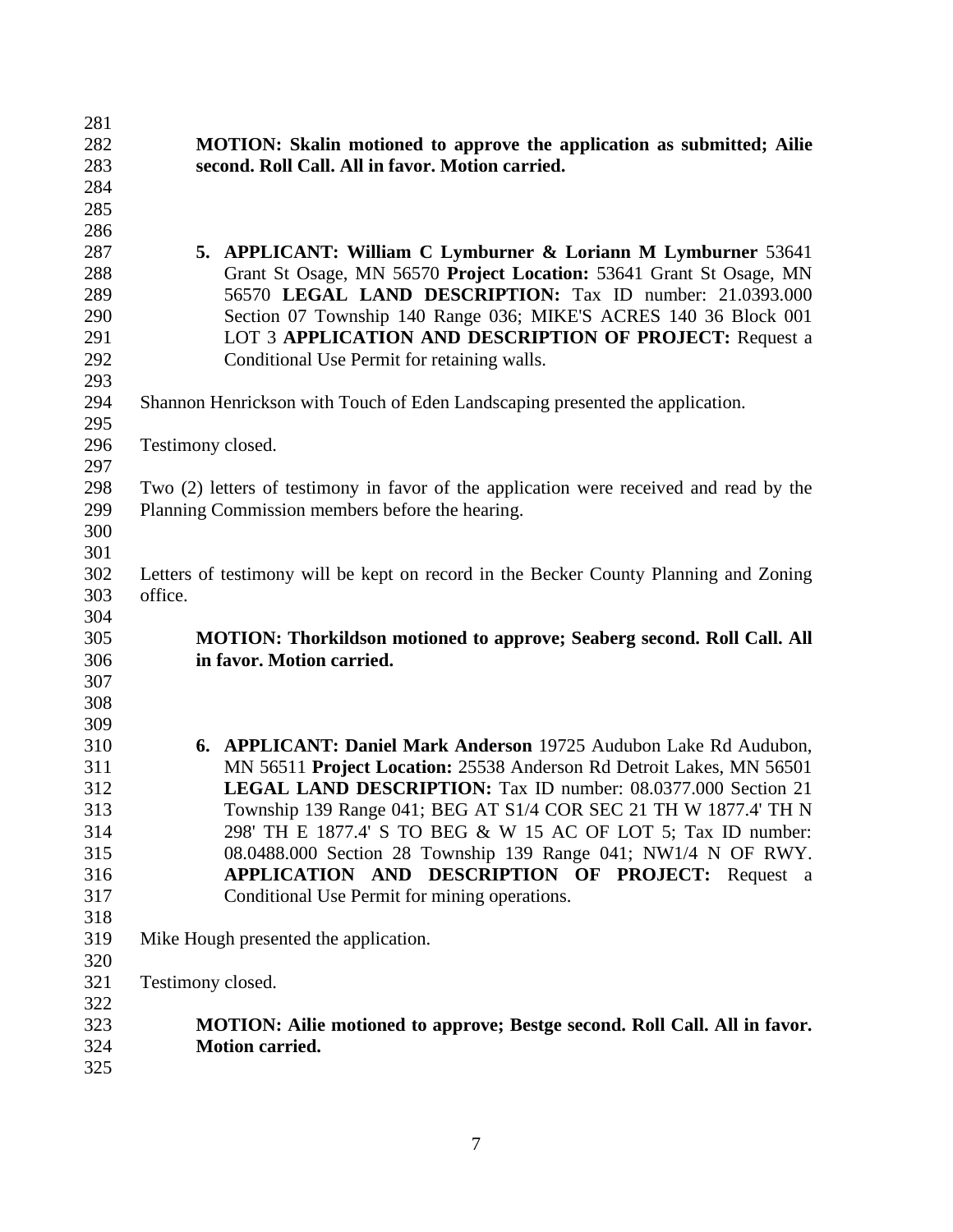| 326 | 7. APPLICANT: Renae L Miller & Kenneth D Miller Jr 23865 250 <sup>th</sup> St              |  |
|-----|--------------------------------------------------------------------------------------------|--|
| 327 | Detroit Lakes, MN 56501 Project Location: 23865 250 <sup>th</sup> St Detroit Lakes,        |  |
| 328 | MN 56501 LEGAL LAND DESCRIPTION: Tax ID number: 24.0144.001                                |  |
| 329 | Section 19 Township 140 Range 041; 19-140-41 PT NE1/4: COMM NW                             |  |
| 330 | COR NE1/4, E 242.06' TO POB; E 1745.82', SW 520.02, S 691.12', W 67',                      |  |
| 331 | SW 435.41', W 443.25', SLY 872', WLY 660.34', N 739.72', W 403.43', N                      |  |
| 332 | 1843.82' TO POB LESS 11.97 AC (24-144-10). APPLICATION AND                                 |  |
| 333 | <b>DESCRIPTION OF PROJECT:</b> Request a Conditional Use Permit to                         |  |
| 334 | operate a private medical clinic.                                                          |  |
| 335 |                                                                                            |  |
| 336 | Renae Miller presented the application.                                                    |  |
| 337 |                                                                                            |  |
| 338 | Testimony closed.                                                                          |  |
| 339 |                                                                                            |  |
| 340 | <b>MOTION: Skalin motioned to approve the application as submitted; Seaberg</b>            |  |
| 341 | second. Roll Call. All in favor. Motion carried.                                           |  |
| 342 |                                                                                            |  |
| 343 |                                                                                            |  |
| 344 |                                                                                            |  |
| 345 | 8. Zoning Ordinance Amendments:                                                            |  |
| 346 |                                                                                            |  |
| 347 | a) Chapter 8, Section 5. Subdivision Approvals Required.                                   |  |
| 348 |                                                                                            |  |
| 349 | Vareberg shared that this summer, 2021, the County and six (6) townships entered into a    |  |
| 350 | joint powers' agreement for the Planning and Zoning department to exercise the             |  |
| 351 | townships subdivision approval process. This amendment request would allow the             |  |
| 352 | Becker County Zoning Ordinance to reflect this change.                                     |  |
| 353 |                                                                                            |  |
| 354 | Testimony closed.                                                                          |  |
| 355 |                                                                                            |  |
| 356 |                                                                                            |  |
| 357 | MOTION: Skalin motioned to approve; Seaberg second. Roll Call. All in                      |  |
| 358 | favor. Motion carried.                                                                     |  |
| 359 |                                                                                            |  |
| 360 |                                                                                            |  |
| 361 |                                                                                            |  |
| 362 | <b>Other Business:</b>                                                                     |  |
| 363 |                                                                                            |  |
| 364 | Tentative Date for Next Informational Meeting: October 6th, 2021; 8:00 am; 3rd<br>$\Gamma$ |  |
| 365 | Floor Meeting Room in the Becker County Courthouse, Detroit Lakes, MN.                     |  |
| 366 |                                                                                            |  |
| 367 | Since there was no further business to come before the Board, Thorkildson made a           |  |
| 368 | motion to adjourn. Seaberg second. All in favor. Motion carried. The meeting               |  |
| 369 | adjourned at 7:12 pm.                                                                      |  |
| 370 |                                                                                            |  |
| 371 |                                                                                            |  |
|     |                                                                                            |  |